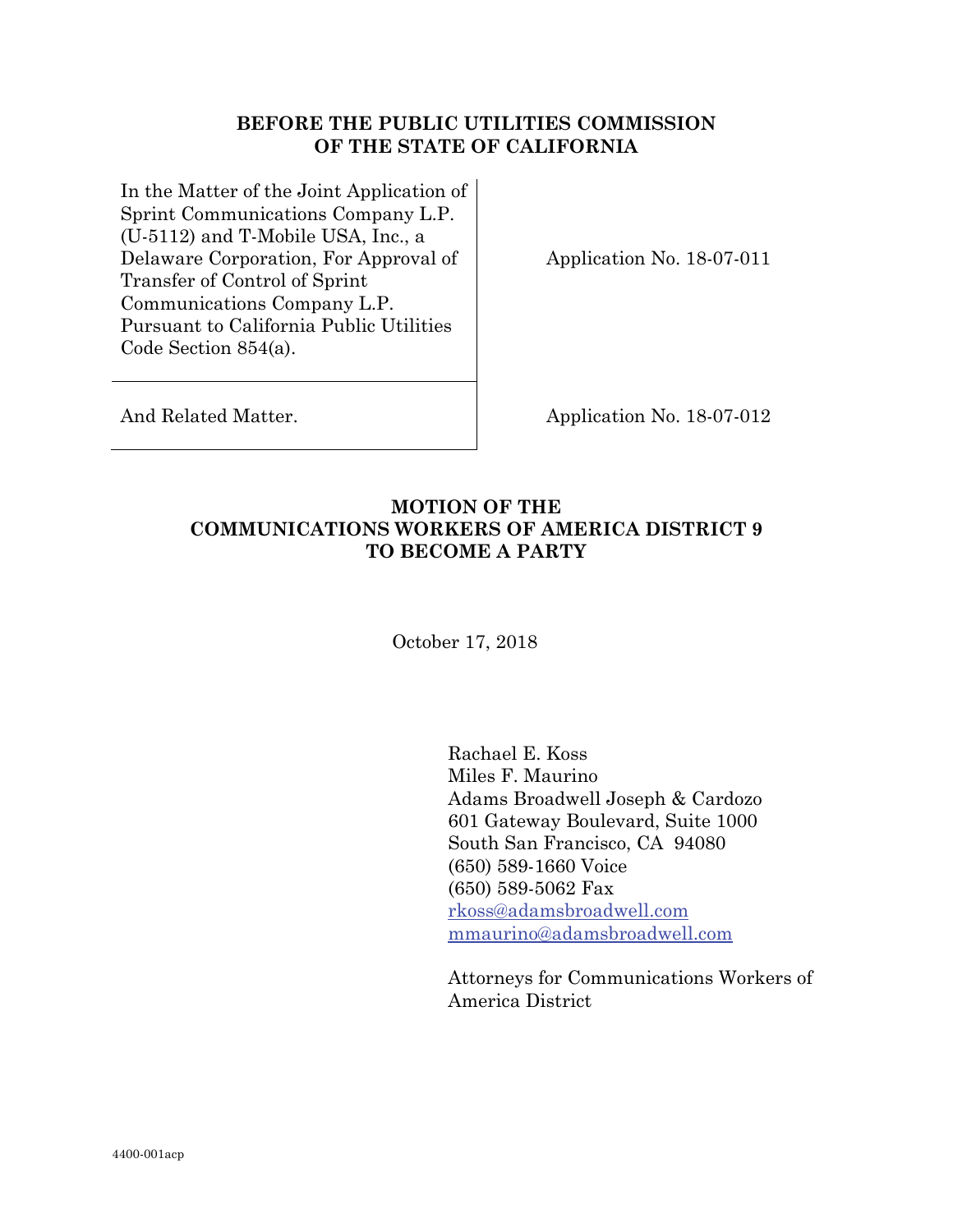## **BEFORE THE PUBLIC UTILITIES COMMISSION OF THE STATE OF CALIFORNIA**

In the Matter of the Joint Application of Sprint Communications Company L.P. (U-5112) and T-Mobile USA, Inc., a Delaware Corporation, For Approval of Transfer of Control of Sprint Communications Company L.P. Pursuant to California Public Utilities Code Section 854(a).

Application No. 18-07-011

And Related Matter. Application No. 18-07-012

# **MOTION OF THE COMMUNICATIONS WORKERS OF AMERICA DISTRICT 9 TO BECOME A PARTY**

### **I. INTRODUCTION**

Pursuant to Rule 1.4 of the Commission's Rules of Practice and Procedure, the Communications Workers of America District 9 respectfully moves for party

status.

## **II. INTEREST IN THIS PROCEEDING**

 CWA District 9 represents more than 57,000 workers in California in telecommunications, media, airlines, public service, higher education and other sectors. CWA District 9 represents more than 20,000 workers in the telecommunications industry, including almost 4,000 employees in the wireless industry at AT&T Mobility and as members of T-Mobile Workers United, an organization of T-Mobile and MetroPCS employees.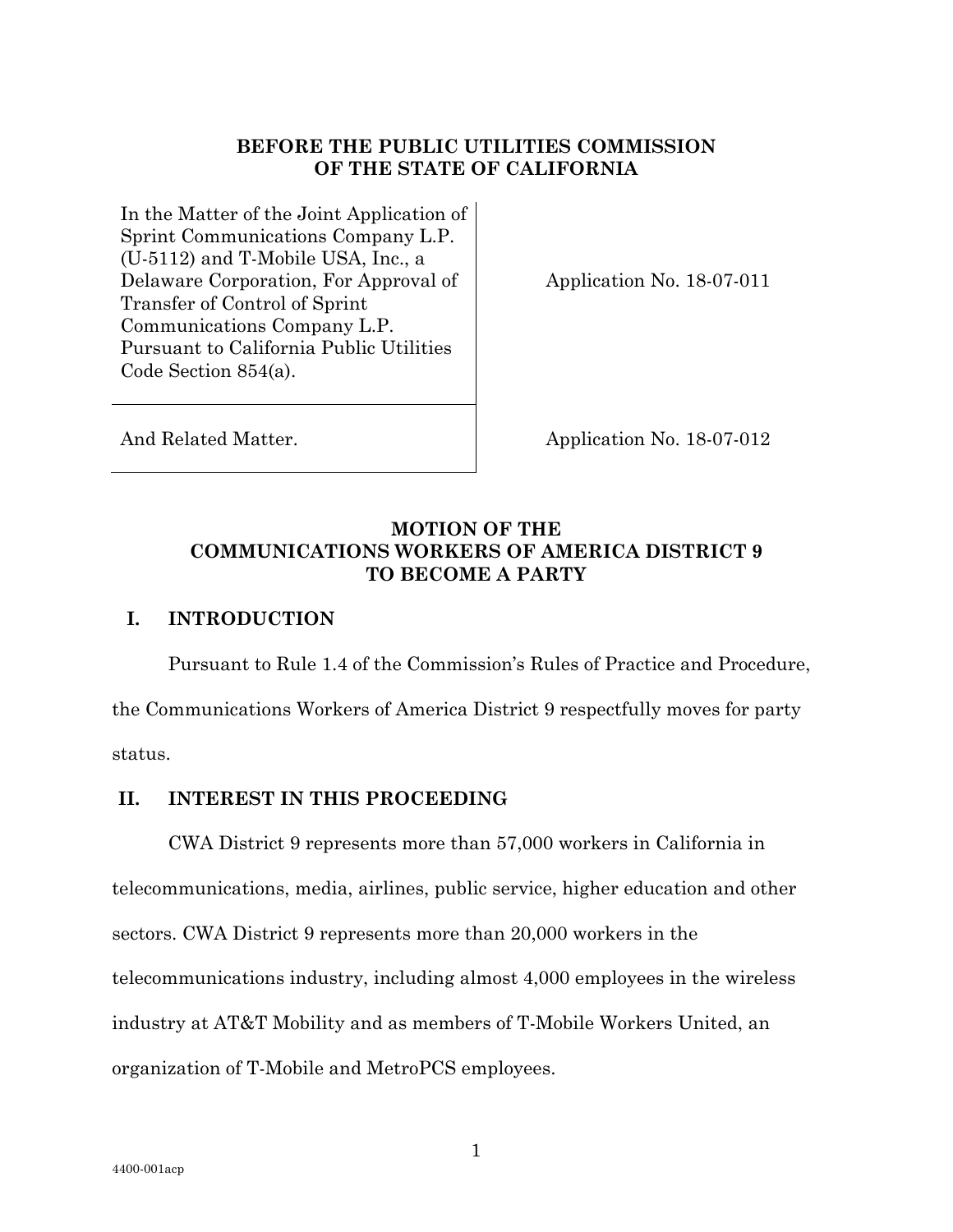The T-Mobile/Sprint merger will have a significant impact on CWA members, both as workers in the industry and as consumers of wireless services. CWA's research shows that the merger will result in the loss of 3,185 retail jobs in California due to store closures and consolidation. In addition, the proposed transaction could increase concentration in the wireless industry labor market with negative impact on industry-wide wages.

The merger will also reduce competition in an already highly concentrated industry, which will likely lead to price increases that impact CWA members as consumers of wireless services. Because T-Mobile and Sprint dominate the pre-paid wireless market, reduced competition will have a particularly negative impact on low- and moderate-income CWA members as consumers of wireless services.

CWA District 9 would like to join this proceeding as a party to ensure that the merger is in the public interest, including the interest of the telecommunications companies' employees. CWA District 9 intends to actively participate in this proceeding. No other party in the proceeding can adequately represent the interest of telecommunications companies' employees.

#### **III. NOTICE AND COMMUNICATIONS**

Notices and communications to CWA District 9 in this proceeding may be directed to:

2